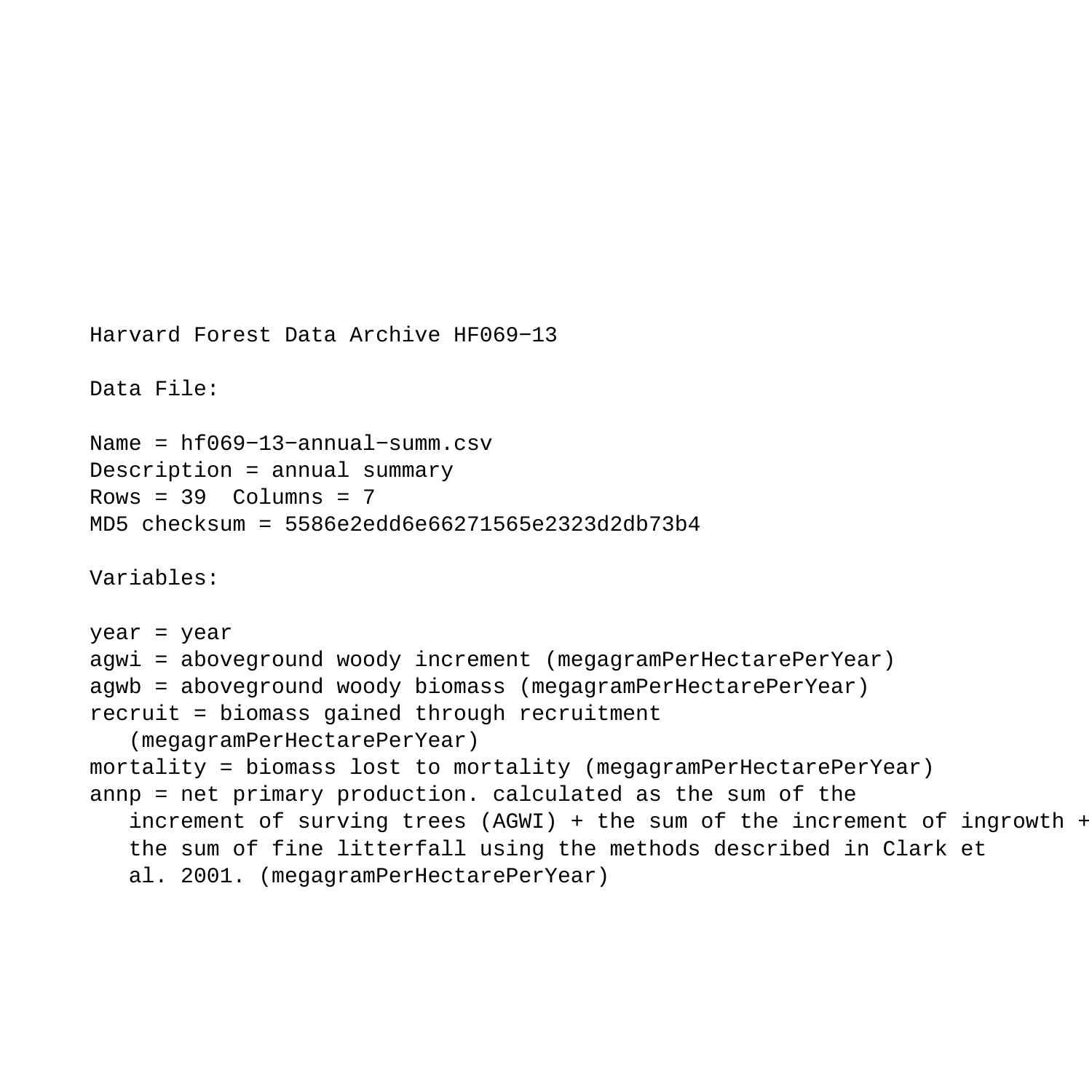| Variable  | Min      | Median   | Mean     | Max      | NAs |
|-----------|----------|----------|----------|----------|-----|
| year      | 1993.000 | 2005.000 | 2006.333 | 2021.000 | 0   |
| agwi      | 0.750    | 1.635    | 1.602    | 2.180    |     |
| aqwb      | 66.730   | 112.120  | 107.178  | 130.010  | 0   |
| recruit   | 0.000    | 0.060    | 0.067    | 0.150    |     |
| mortality | $-6.650$ | $-0.400$ | $-0.523$ | 2.540    |     |
| annp      | 3.020    | 3.440    | 3.440    | 3.820    | 23  |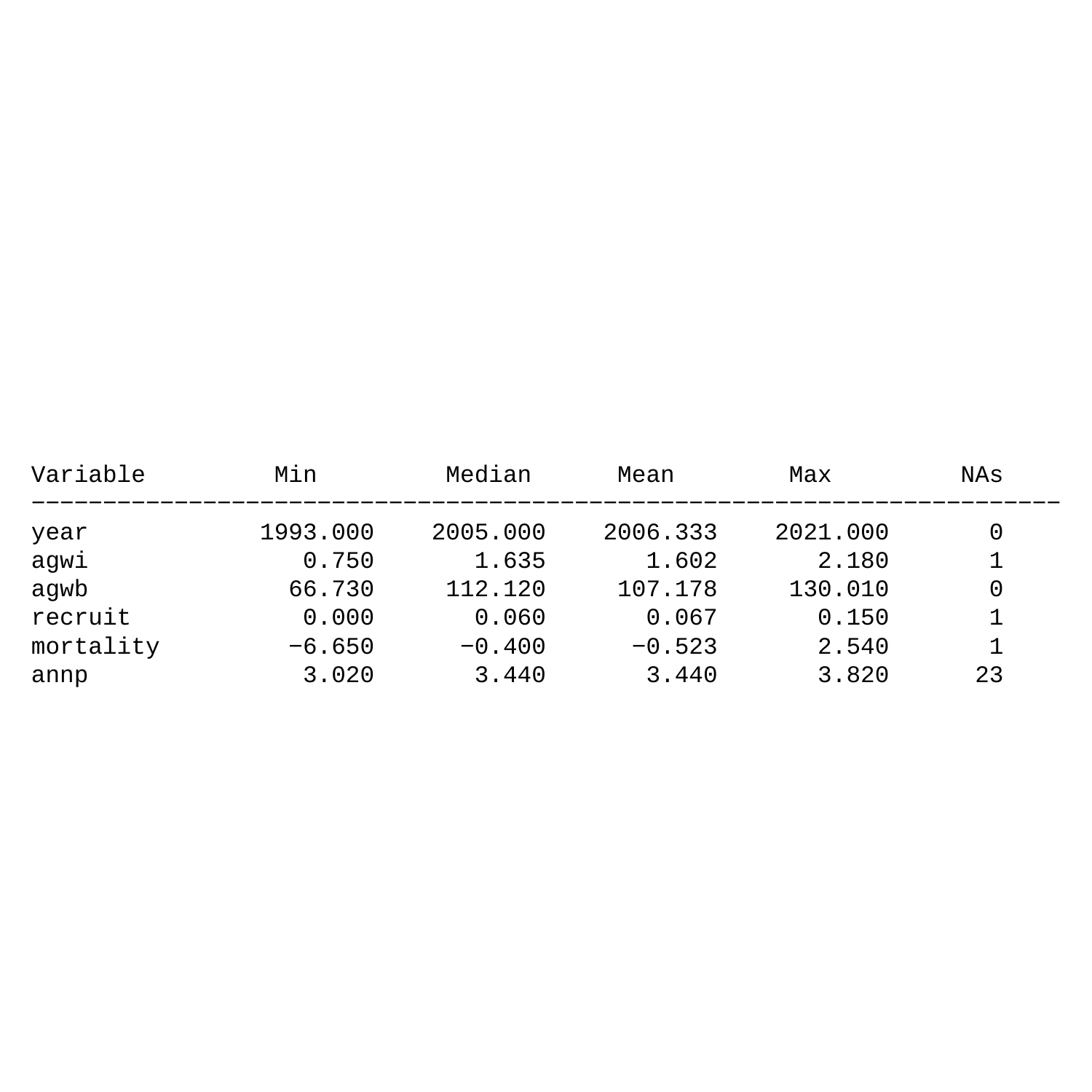## **HF069−13 Plot 1**